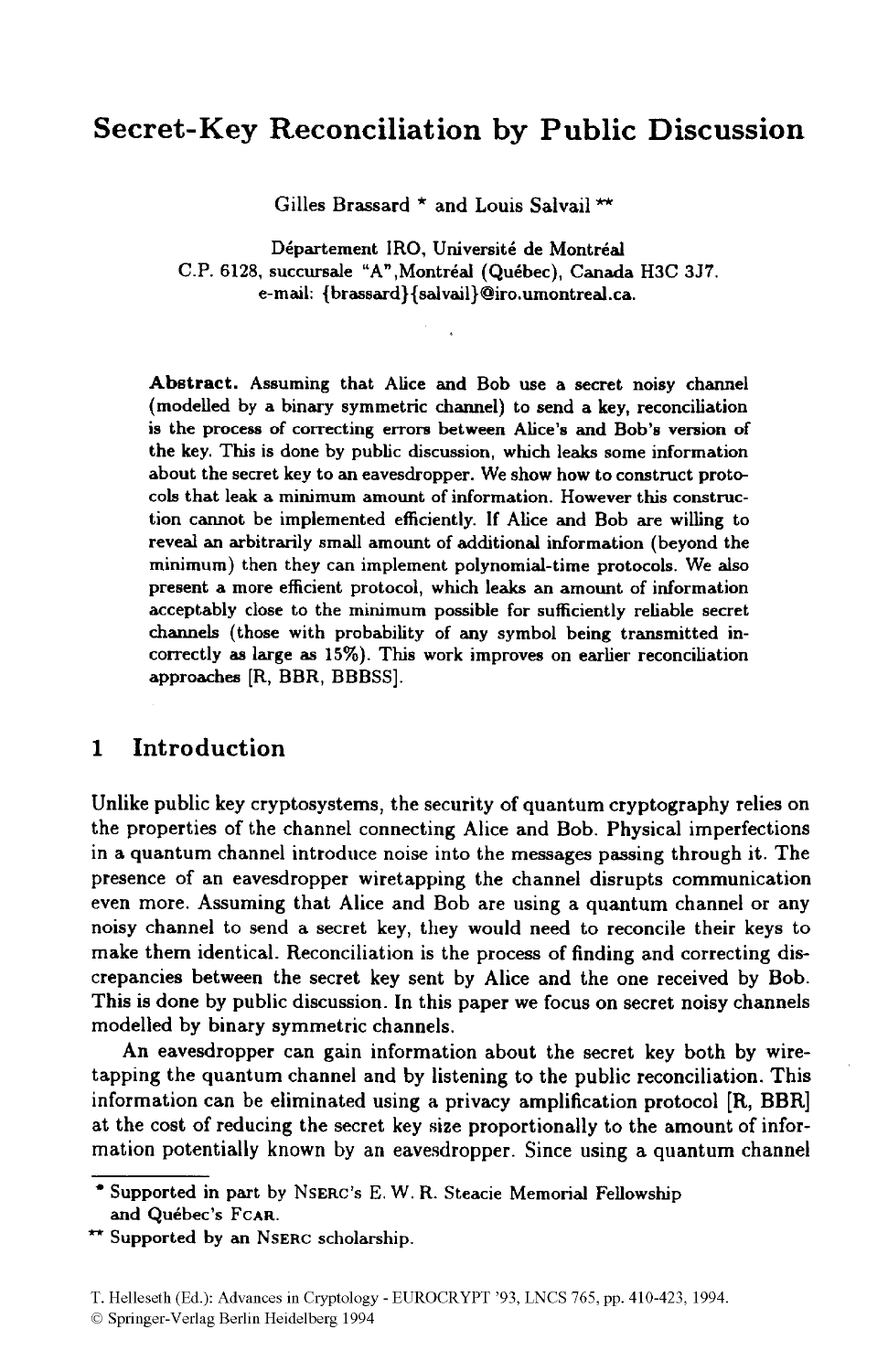is expensive, we would like to minimize the information that a reconciliation protocol divulges.

A quantum public key distribution protocol is described in [BBBSS], which also discusses a way to combine together reconciliation and privacy amplification. The problem of reconciliation has been previously studied in [R, BBR, BBBSS]. Key distribution using independent channels **[MI** also requires reconciliation.

In section 3 we define the problem and introduce the notion of optimality; in section **4** we show how to construct optimal protocols. In section **5** we discuss efficiency; in sections 6 and 7 we present protocols that can be used in practice.

# **2 Preliminaries**

Let  ${p(x)}_{x \in X}$  be a probability distribution over a finite set X. The entropy of X, denoted *H(X),* is defined **as** 

$$
H(X) = -\sum_{x \in X} p(x) \log p(x)
$$

(where all logarithms are to the base 2). In particular,  $H(X)$  is the expected value of the number of bits required to specify a particular event in X. It is easy to observe that  $H(X) \leq \log |X|$ <br>with equality iff  $p(x) = 1/(X!$ value of the number of bits required to specify a particular event in  $X$ . It is easy to observe that

$$
H(X) \leq \log |X|
$$

with equality iff  $p(x) = 1/|X|$  for each  $x \in X$ . When X is a Bernoulli trial with parameter  $p$ , we denote  $H(X)$  by  $h(p)$ .

Given two sets X and Y and a joint probability distribution  ${p(x, y)}_{x \in X, y \in Y}$ , the conditional entropy  $H(X|Y)$  is defined as

$$
H(X|Y) = -\sum_{y \in Y} \sum_{x \in X} p(y)p(x|y) \log p(x|y).
$$

A binary symmetric channel  $(BSC)$  permits transmission of a string of bits, each independently exposed to noise with probability p. Let *A* be the string sent by Alice and let B be the one received by Bob. If each bit from string *A* is randomly and independently chosen, it is clear that

$$
H(A)=|A|.
$$

The conditional entropy of *A* given *B* is

$$
H(A|B) = H(A \oplus B) = nh(p)
$$

where  $n = |A| = |B|$ . Henceforth we will denote a binary symmetric channel with parameter *p* by *SSC(p).* 

The quantum channel is an example of a secret binary symmetric channel even if an eavesdropper introduces noise in a non-symmetric way. Before Alice and Bob reconcile their strings, they perform a sample of the transmitted bits to estimate the error rate of the actual quantum communication. If the estimate is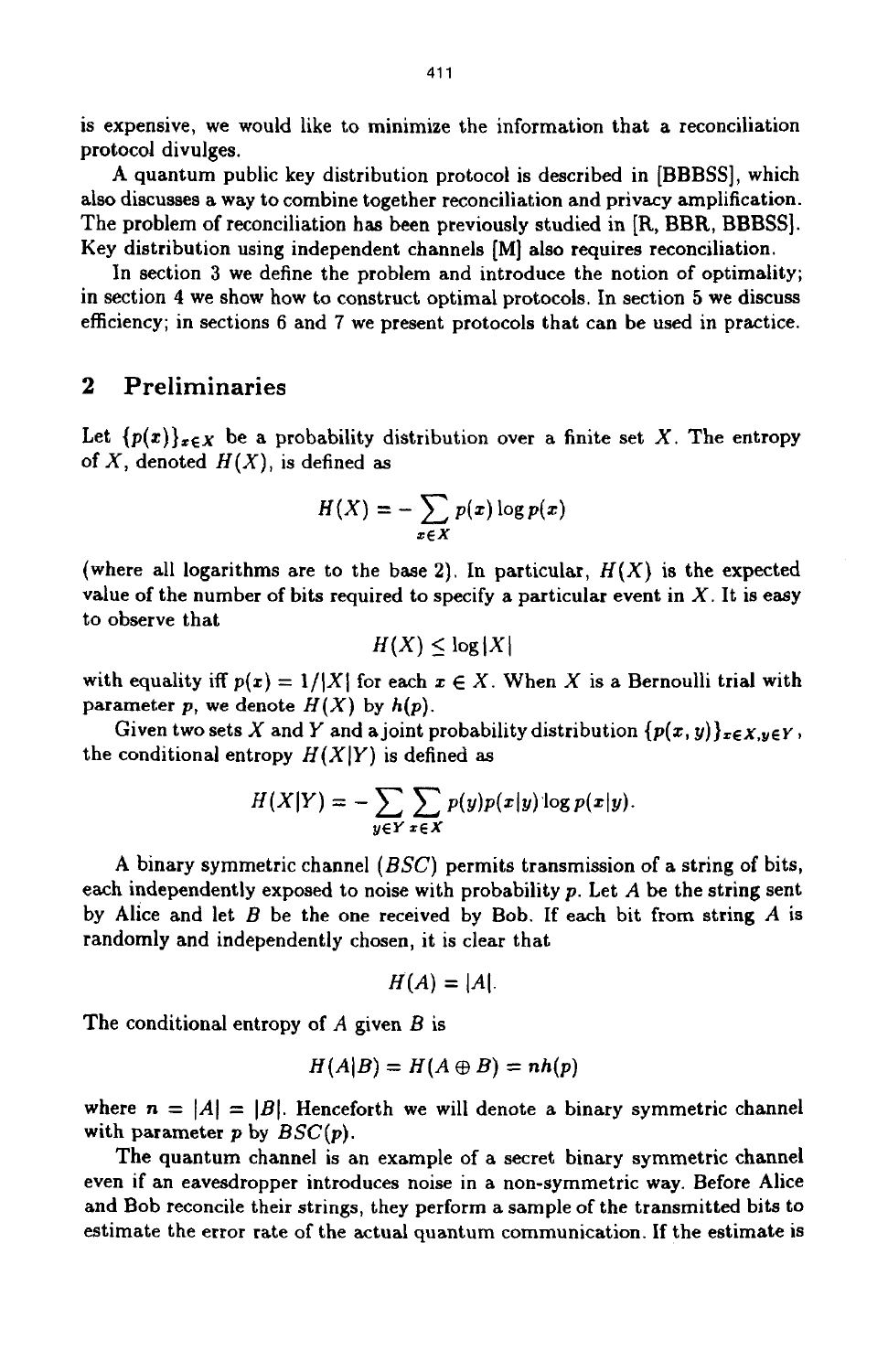acceptably close to the expected error rate of the channel then they publicly and randomly permute their respective string on which reconciliation is then applied. Bob's string can now be assumed to be the result of a transmission over a *BSC.*  If the estimate is not sufficiently close to the expected error rate then they rule out the communication and retry later (consult [BBBSS] for more details).

For  $0 \leq \lambda \leq \frac{1}{2}$  the tail inequality is

$$
\sum_{k=0}^{\lfloor \lambda n \rfloor} \binom{n}{k} \leq 2^{nh(\lambda)}.
$$

For X a random variable with finite variance  $V(X)$  and expected value  $E(X)$ and for  $a > 0$  the Chebyshev inequality is

$$
prob(|X - E(X)| \ge a) \le \frac{Var(X)}{a^2}.
$$

The Hamming distance  $dist(A, B)$  between  $A$  and  $B$  is the number of places in which *A* and *B* differ. The weight *w(A)* of *A* is its number of nonzero positions.

### **3 The Problem**

Suppose there is a secret channel between Alice and Bob on which Alice transmits to Bob an *n*-bit string *A* such that  $H(A) = n$ . We model the secret channel with a  $BSC(p)$  for some p. Bob then receives an n-bit string B such that  $H(A|B) =$ **nh(p).** Using public discussion Alice and Bob want to share an n-bit secret string S obtained from *A* and B. This can be done assuming an unjammable public channel without making any other security assumptions. Our **goal** is to find protocols minimizing the information on  $S$  that an eavesdropper with unlimited computing power can get by listening on the public channel.

A reconciliation protocol *RP* is defined by Alice's and Bob's algorithms. *RP* runs on strings *A* and *B* to produce string S by exchanging some information Q on the public channel. This will be denoted by  $R^p = [S, Q]$  or by  $R^p(A, B) = [S, Q]$  when a specific A and B are considered. If the protocol fails to produce  $S \in \{0,1\}^n$  we will write  $S = \perp$ . The amount of leaked information  $I_E(S \mid Q)$  is the expected amount of Shannon information that an eavesdropper *E* can get on S given *Q.* 

**Definition 1.** A reconciliation protocol  $R^p$  is  $\epsilon$ -robust,  $0 \leq \epsilon \leq 1$ , if

$$
(\exists N_0(\varepsilon))(\forall n\geq N_0(\varepsilon))\sum_{\alpha,\beta\in\{0,1\}^n}prob(A=\alpha,B=\beta)prob(R^p(\alpha,\beta)=[\bot,\cdot])\leq\varepsilon.
$$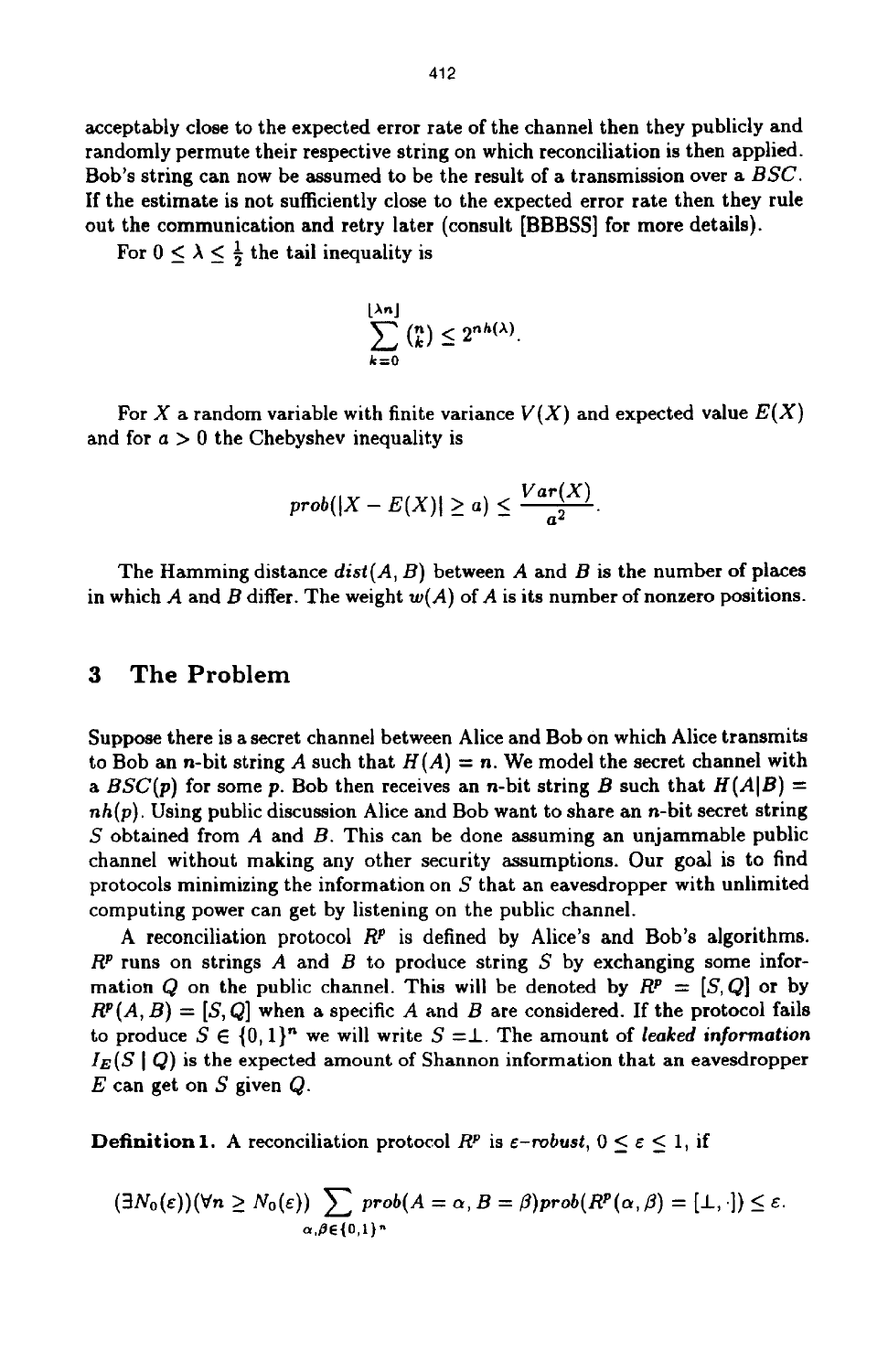#### **3.1 Optimality**

It is easy to define the optimality property of reconciliation protocols. Theorem **2**  is a direct consequence of an elementary result in information theory, namely the noiseless coding theorem.

**Theorem 2.**  $(\forall p \leq \frac{1}{2})(\forall$ reconciliation protocol  $R^p$ ) if there exists  $0 \leq \varepsilon < 1$ such that  $R^p = [S, Q]$  is  $\epsilon$ -robust then

$$
\lim_{n\to\infty}\frac{I_E(S\mid Q)}{nh(p)}\geq 1
$$

*where* **n** *is the length of the tmnsmitted string.* 

A reconciliation protocol is optimal if the expression in theorem 2 is an equality.

**Definition3.** A protocol *RP* is *optimal* if

$$
(\forall \varepsilon > 0) [R^p = [S, Q] \text{ is } \varepsilon\text{-robust}]
$$

and

$$
\lim_{n\to\infty}\frac{I_E(S\mid Q)}{nh(p)}=1
$$

where the public channel is a *BSC(p).* 

The next section shows how to construct a family of optimal protocols.

### **4 Optimal Protocols**

One way of constructing optimal protocols is to associate a random label of length approximately *nh(p)* bits to each n-bit string. Alice tells Bob the label of her string  $A$  over the public channel. In order to decode string  $B$ , Bob computes a string *B'* of minimal Hamming distance from *B,* having the same label **as** *A.*  Protocol 1 implements this process.

Obviously such a protocol is useless in practice since it requires Alice and Bob to choose randomly among **2m2"** functions.

#### **Protocol 1**

- **1.** Alice and Bob choose a random function among all functions from  $\{0,1\}^n \rightarrow$ *(0,* **l}"', where m is a parameter to** be **determined. The description of this function is exchanged publicly.**
- **2. Alice sends f(A) to Bob on the public channel.**
- **3. Bob decodes his string resulting in string** *B'* **such that** *dist(B, B')* **is minimal over**  all strings *D* such that  $f(D) = f(A)$ .

The proof of theorem **4 is** similar **to** earlier ones showing the Shannon noisy coding theorem for BSC (see [W]).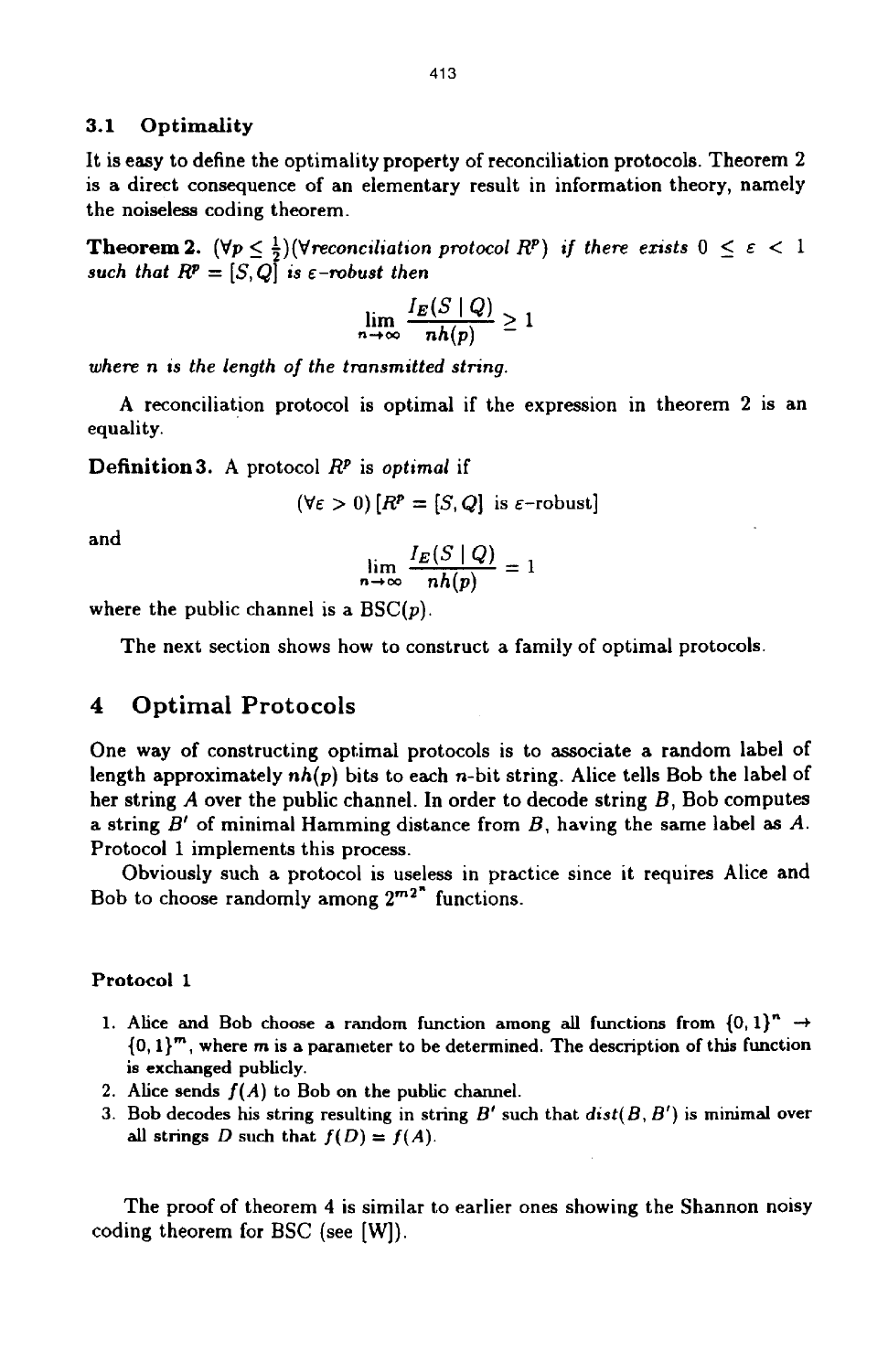**Theorem 4.** *Protocol 1 is optimal for* **an** *adequate choice of parameter m.* 

*Proof (sketch).* Let *p* be the *BSC* parameter. Let *pe* be the decoding error probability. Let  $C = A \oplus B$  and  $E$  be the event associated with a decoding error. Clearly  $w(C) \approx Bin(n,p)^3$ . A simple counting argument shows that

$$
prob(\neg E \mid w(C) \leq r) \geq (1-1/2^m) \sum_{i=1}^r {n \choose i}.
$$

For correct decoding to occur it is sufficient that all the strings  $B'$  such that  $dist(B', B) \leq dist(B, A)$  with  $B' \neq A$  be distributed among those  $2^m - 1$  elements of the image of  $f$  that are not equal to  $f(A)$ .

The decoding error probability is:

$$
p_e = prob(w(C) \le r) prob(E | w(C) \le r)
$$
  
+ 
$$
prob(w(C) > r) prob(E | w(C) > r)
$$
  

$$
\le prob(E | w(C) \le r) + prob(w(C) > r).
$$

Let  $r = |np + n\epsilon_n|$  and  $\epsilon_n = 1/\log n$ . The Chebyshev inequality gives

$$
prob(w(C) > r) = prob(w(C) > \lfloor np + n\varepsilon_n \rfloor)
$$
  
\n
$$
\leq prob(\lfloor w(C) - np \rfloor \geq n\varepsilon_n)
$$
  
\n
$$
\leq \frac{p(1-p)}{n\varepsilon_n^2}
$$
  
\n
$$
= \frac{(\log n)^2 p(1-p)}{n}.
$$

If  $w(C) \leq r$ , the decoding probability error is bounded by:

$$
prob(E \mid w(C) \leq r) \leq 1 - prob(\neg E \mid w(C) \leq r)
$$
  

$$
\leq 1 - (1 - 1/2m) \sum_{j=1}^{r} {n \choose j}
$$

For  $m = \lfloor \log \delta_n + nh(p+\epsilon_n) \rfloor$  and  $\delta_n = \lfloor \log n \rfloor$  we obtain:

$$
prob(E \mid w(C) \leq r) \leq 1 - \left(\frac{1}{e}\right)^{2^{-m} \sum_{j=0}^r {n \choose j}}.
$$

By the tail inequality the decoding probability error is bounded by:

$$
prob(E \mid w(C) \leq r) \leq 1 - e^{-2^{nk(p+\epsilon_n)-m}}
$$

When  $n \to \infty$  we have  $p_e = 0$ , and protocol 1 is  $\varepsilon$ -robust for all  $\varepsilon > 0$ . It is easy to see that the resulting amount  $m$  of leaked information is asymptotically equal to  $nh(p)$ .  $\Box$ 

TO solve the problem that choosing a random function from a huge set **is**  unreasonable, we choose it from a universal<sub>2</sub> class of hash functions [CW].

**Bin(n,** p) is the binomial probability distribution.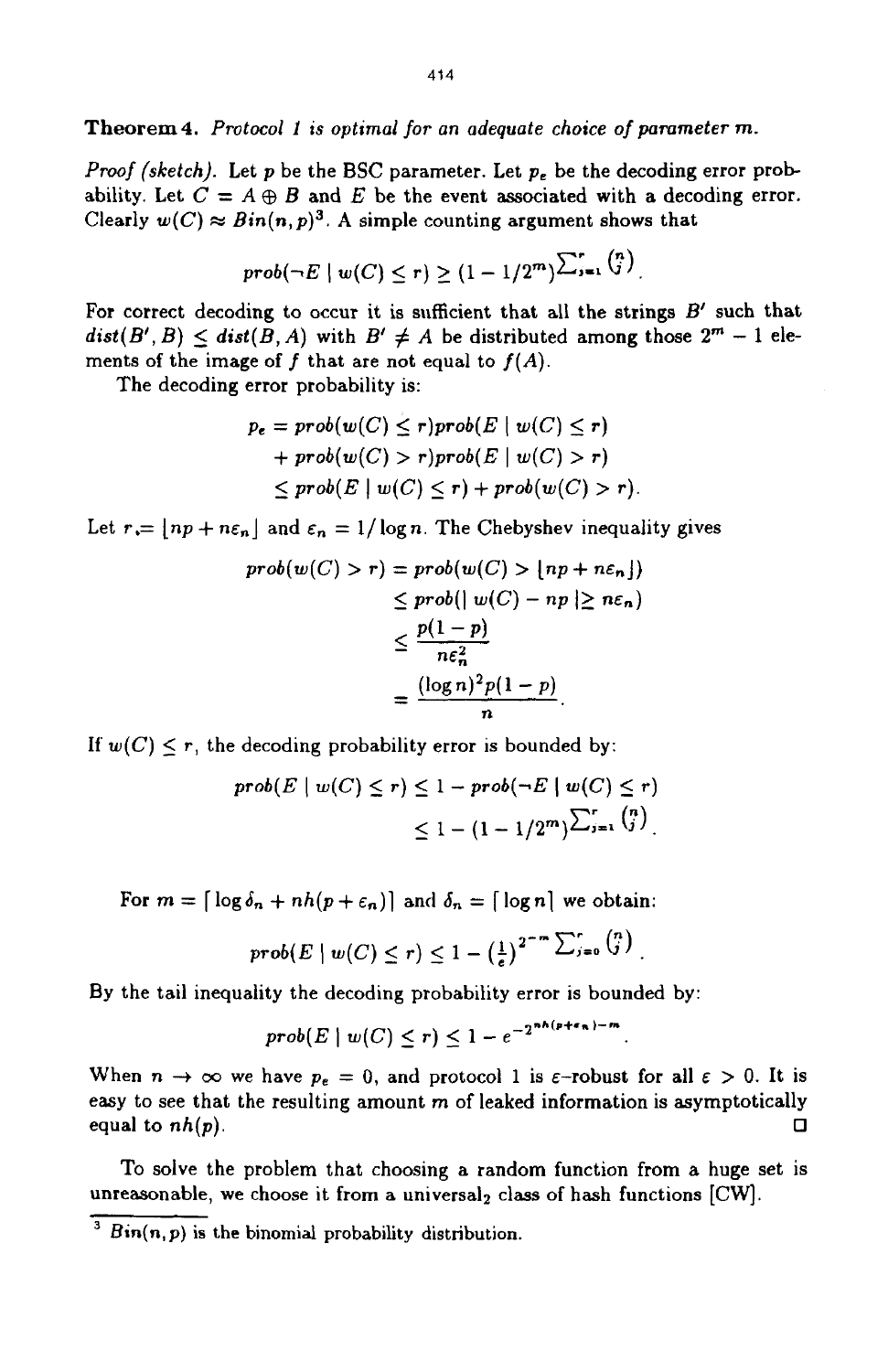Definition5 ([CW]). Let *H* be a class of functions from F to G. We say that H is universal<sub>2</sub> if for all  $x, y \in F$  such that  $x \neq y$ , the number of functions f in H such that  $f(x) = f(y)$  is less or equal than  $#H/HG$ .

Wegman and Carter [CW, WC] also describe classes for which choosing and evaluating functions can be achieved efficiently. The following theorem shows that choosing  $f$  among a universal, class ensures the protocol's optimality.

**Theorem6.** *Protocol 1 is optimal for an adequate choice of pammeter m if Alice and Bob choose f among an universal, class of functions.* 

*Proof.* In order to bound the decoding error probability we must bound the probability that: f(C)  $\neq$   $f(x_1) \land f(C) \neq f(x_2) \land ... \land f(C) \neq f(x_l)$ 

$$
f(C) \neq f(x_1) \land f(C) \neq f(x_2) \land \ldots \land f(C) \neq f(x_l)
$$

for  $C \in F$ ,  $x_i \in F$  where  $x_i \neq C$  for each *i*. From definition 5, for any  $C \in F$ and  $x_1 \in F$  the following is true:

$$
\#\{f\in H\mid f(C)=f(x_1)\}\leq \frac{\#H}{\#G}
$$

Therefore, the number of functions where  $f(C) \neq f(x_1)$  is greater than  $#H(1-1/\#G)$ . Among the  $#H - #H/\#G$  remaining functions, there are at most  $\#H/\#G$  functions such that  $f(C) = f(x_2)$ . Applying this argument over the *l* points in the domain of f gives  $#{f \in H | f(C) \neq f(x_i) \text{ pour } 1 \leq i \leq l} \geq$ # $H(1 - l/#G)$ . Let  $X(r) = \{x \in \{0,1\}^n \mid w(x) \leq r \text{ et } x \neq C\}$  be the set of strings of weight *r* or less. Similar to the proof of theorem **4** we have:

$$
prob(E \mid w(C) \le r) = 1 - prob(\neg E \mid w(C) \le r)
$$

$$
\le \frac{\#X(r)}{\#G}
$$

The proof follows by setting  $F = \{0, 1\}^n$ ,  $G = \{0, 1\}^m$  for  $r, \varepsilon_n$ ,  $\delta_n$  and  $m$  set *0*  as in theorem 4 (since  $#X(r) \leq 2^{nh(p+\epsilon_n)}$ ).

Thus we have a way to automatically generate optimal reconciliation protocols by specifying a universal<sub>2</sub> class in a short and efficient way. The problem with this approach is that there are no known efficient algorithms for Bob to compute the decoded string *B'.* 

### **5 Efficiency**

Finding a class of functions for which protocol 1 is optimal and such that Alice and Bob can reconcile efficiently is comparable to finding efficient decodable error correcting codes. This is due to similarities between these two problems when a non-interactive protocol such **as** protocol 1 is being considered. The noninteractive scheme is relevant, for some applications such **as** quantum oblivious transfer [BBCS]. We will see that using *H3* (defined below, for more details consult **[CW])** yields a decoding time complexity equivalent to that of solving the general problem of decoding linear codes.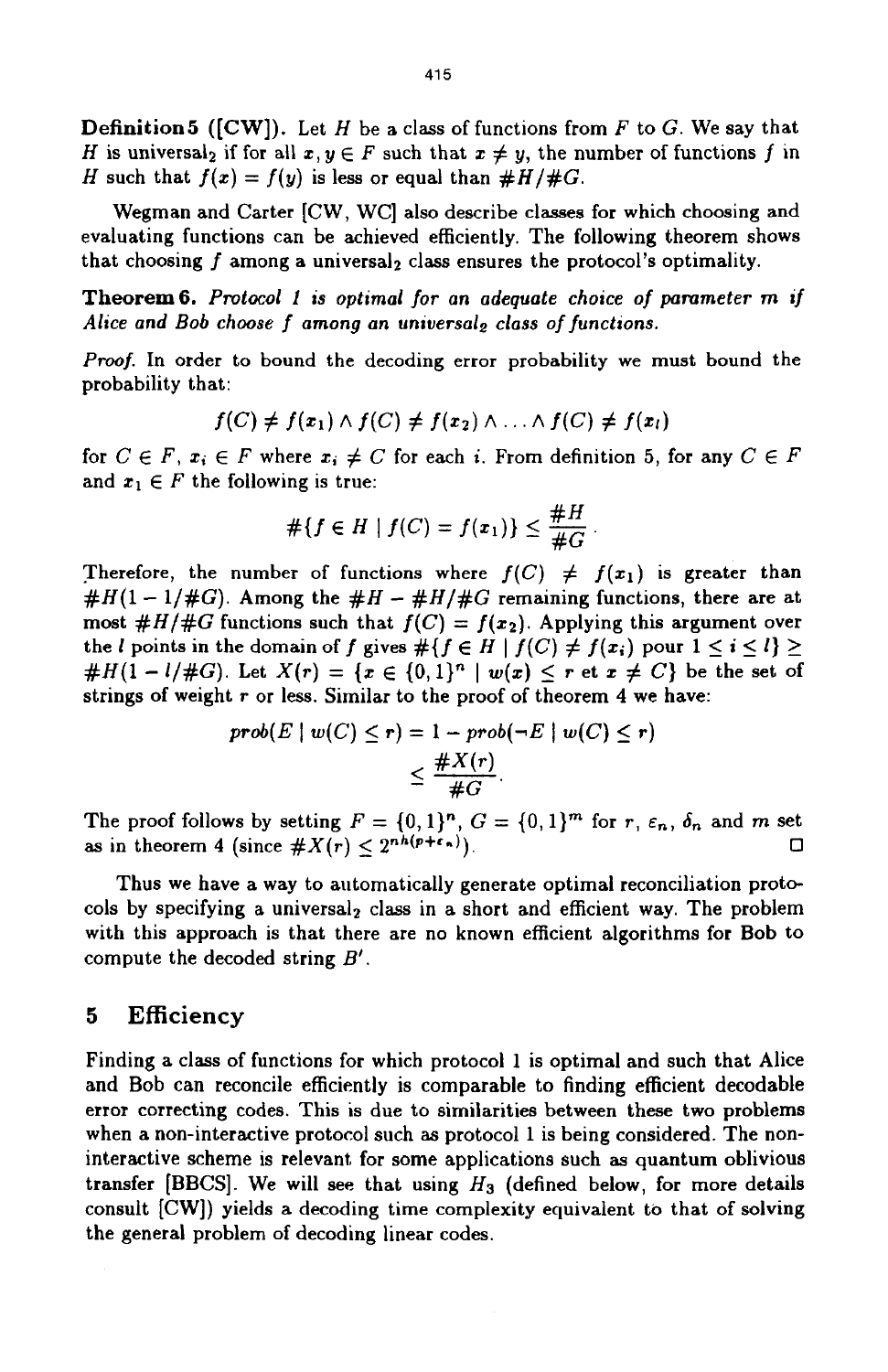Definition *7.* An *RP* reconciliation protocol is:

- 1. *efficient* if there is a polynomial  $t(n)$  such that  $\overline{T}^{R^p}(n) \leq t(n)$  for n sufficiently large, where **n** is the length of the strings transmitted over the secret channel;
- **2.** *ideal* if it is both optimal and efficient.

2. *ideal* if it is both optimal and efficient.<br>where  $\overline{T}^{R^p}(n)$  represent the expected running time of  $R^p$  given an *n*-bit long input string.

Theorem 8 gives an (unlikely) hypothesis that is necessary and sufficient for protocol 1 to be ideal when used along with class *H3.* Recall that *H3* is the set of functions  $f : \{0,1\}^n \to \{0,1\}^m$  whose *i*<sup>th</sup> bit  $f_i(x)$  of  $f(x)$  is such that  $f_i(x) = \bigoplus_{j=1}^n \lambda_{i,j} x_j$  for  $\lambda_{i,j} \in \{0,1\}$ . When *m* and *n* are fixed, choosing *f* consists of choosing  $\lambda_{i,j} \in_R \{0,1\}$  for all  $i \in [1..m]$  and  $j \in [1..n]$ .

**Theorem 8.** Protocol 1 used with the universal, class of functions  $H_3$  is ideal *if and only if*  $NP \subset BPP$ .

*Proof.* If *C* is a class of decision problems, let  $C^*$  denote the class of problems that are polynomially equivalent to some problem in C. Let *X* be the problem of executing step 3 of protocol 1 and let  $X^{H_3}$  be the same problem when  $H_3$  is used. [BMT] shows that determining least-weight solution in a system of linear equations in  $GF(2)$  is NP-hard. This problem is equivalent to  $X^{H_3}$ . Moreover we can easily show that  $X \in (\sum_{i=1}^{p})^*$ . We want to show that  $X^{H_3} \in \mathbf{BPP^*} \Leftrightarrow$  $\mathbf{NP} \subseteq \mathbf{BPP}$ . The left to right direction of this statement is obviously true since  $X^{H_3}$  is NP-hard. To prove the other direction we use a result of [Z] showing that  $\mathbf{NP} \subseteq \mathbf{BPP} \Leftrightarrow \mathbf{PH} \subseteq \mathbf{BPP}$  combined with the fact that  $X \in (\sum_{i=1}^{p})^*$ .

### **6 Almost-Ideal Protocols**

To be useful in practice a reconciliation protocol need not be optimal. Before execution of the protocol, Alice and Bob can agree on an arbitrarily small amount of additional information relative to the theoretical bound, which they are willing to reveal during execution. If the restilting protocol is also efficient then we have a protocol that might be useful in practice. For example, if the bits exchanged over the secret channel are costly, then it might be better to spend more time computing during reconciliation, thus saving some more of these costly bits.

We will formalize the latter property, and construct in section **6.2** a family of protocols that satisfy it.

#### **6.1** Definition

An almost-ideal protocol has an error probability approaching 0 **as** the length of the strings increases, but its amount of leaked information is allowed to be slightly greater than the theoretical bound. Alice and Bob indicate it by choosing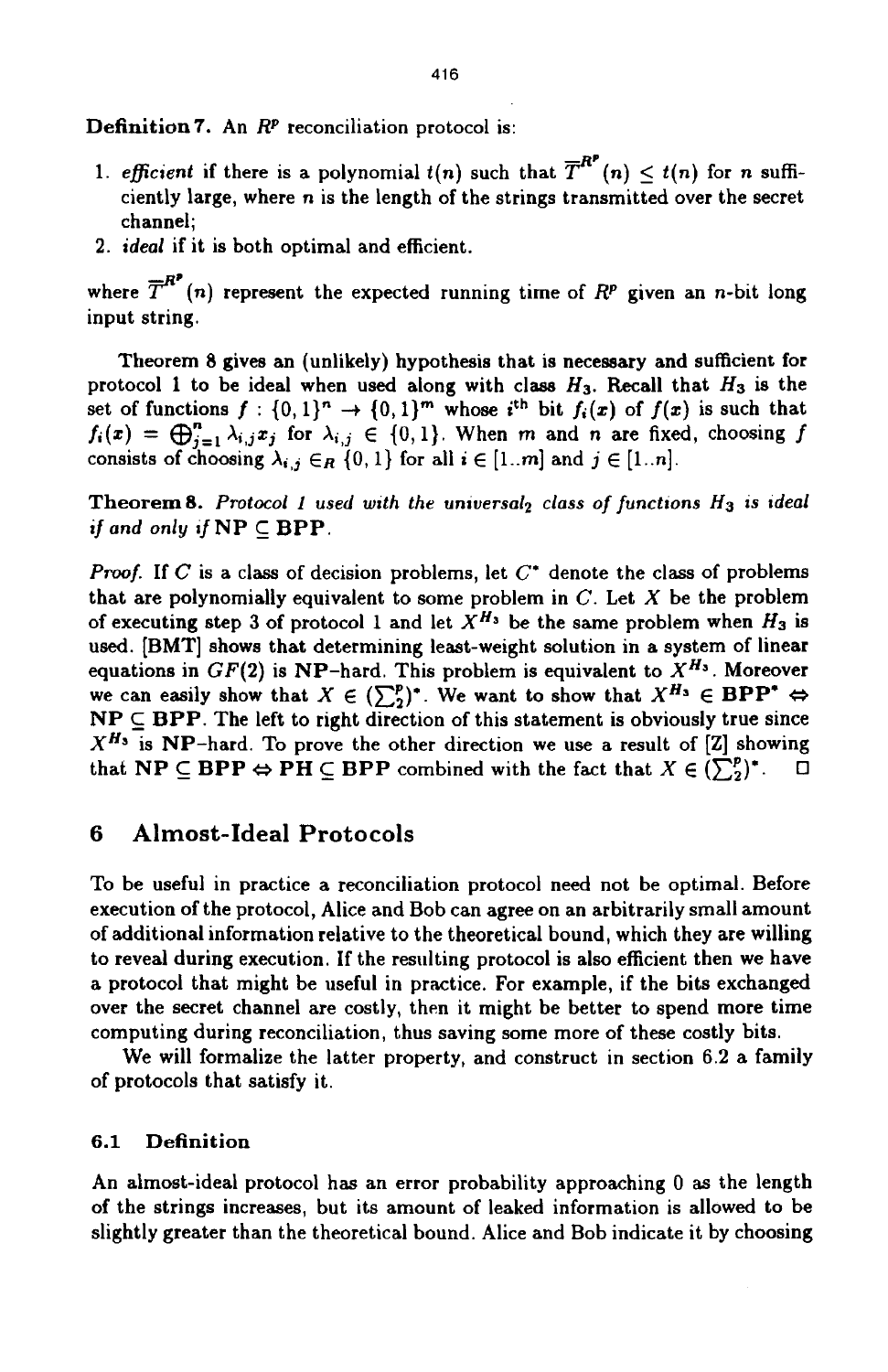a parameter  $\zeta$ . They must be able to set  $\zeta$  such that the corresponding amount of leaked information is **as** close to the theoretical bound **as** they wish. Once the parameter  $\zeta$  is set, the expected running time  $\overline{T}^{R\zeta}$  of protocol  $R^p_{\zeta}$  must be bounded by **a** polynomial.

**Definition 9.** A reconciliation protocol  $R_c^p$  is almost-ideal if for all  $\zeta > 0$  we have

- 1.  $(\forall \varepsilon > 0)$   $\left[ R_{\zeta}^{p} = [S, Q] \text{ is } \varepsilon\text{-robust} \right]$ 2.  $\lim_{n \to \infty} \frac{I_E(S \mid Q)}{nh(p)} \leq 1 + \zeta$  and
- 3. (3 polynomial  $t$ )( $\exists N_0(\zeta)$ )( $\forall n \geq N_0(\zeta)$ )  $\left[ \overline{T}^{R_\zeta^p} \leq t(n) \right]$

for *n* the length of the strings transmitted over the  $BSC(p)$ .

#### **6.2 Protocol Shell**

Protocol **Shell** uses interaction on the public channel to correct efficiently the secret strings by dividing them into blocks of fixed length. If the blocks have been corrected using a subprotocol with a decoding error probability  $\delta_k$  (for blocks of length *k),* then **Shell** will correct them by producing an additional amount of leaked information proportional to  $\delta_k$  and  $\frac{1}{k}$ .

**Shell** is constructed from a few simple interactive primitives described in the following sections.

**BINARY.** When strings *A* and *B* have an odd number of errors, then Alice and Bob can perform an interactive binary search to find an error by exchanging fewer than [ log *nl* bits over the public channel in the following manner:

- 1. Alice sends Bob the parity of the first half of the string.
- **2.** Bob determines whether an odd number of errors occurred in the first half **or** in the second by testing the parity of the first half and comparing it to the parity sent by Alice.
- 3. This process is repeatedly applied to the half determined in step **2.** An error will be found eventually.

The reconciliation protocol described in [BBBSS] uses **BINARY as** the main primitive.

**CONFIRM.** If the strings of Alice and Bob are different, **CONFIRM** tells them with probability  $\frac{1}{2}$ ; if they are identical, **CONFIRM** says so with probability 1.

- 1. Alice and Bob choose a random subset of corresponding bits from their strings.
- **2.** Alice tells Bob the parity of her subset.
- 3. Bob checks that his subset has the same parity.

They can apply this process *k* times to convince themselves that their strings are identical. This test will fail with probability *2-k.*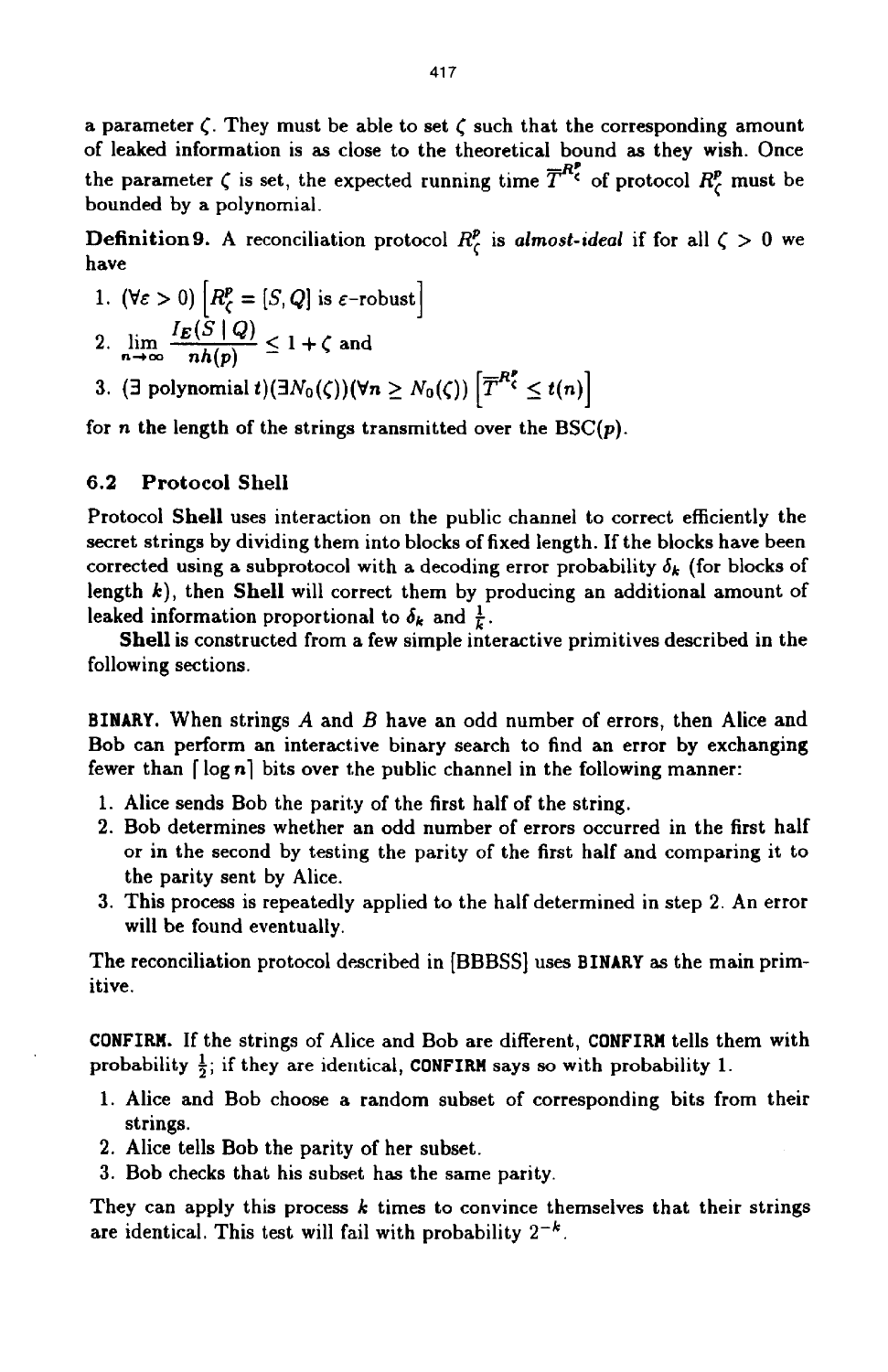**BICONF'.** Combining **BINARY** and **CONFIRM** gives us another primitive that can correct several errors. **BICONF"** runs **CONFIRM s** times. Each time **CONFIRM** shows a subset for which Alice's and Bob's string have different parities they run **BINARY**  on this subset and thus correct an error. Let  $A^*(l)e$ ) be the probability that **BICONF'** corrects *1* errors if there are **e** errors. We have:

$$
\Delta^{\bullet}(l \mid e) = \begin{cases} \binom{s}{l} 2^{-s} & \text{if } l \neq e \\ \sum_{j=e}^{s} \binom{j-1}{e-1} 2^{-j} & \text{if } l = e. \end{cases}
$$
 (1)

**Shell.** Protocol **Shell** runs a basic protocol  $R_{bas}^k$  on blocks of size *k*. First Alice and Bob divide their strings into k-bit long "primary" blocks. In pass 1 they apply  $R_{\text{bat}}^k$  followed by **BICONF**<sup>1</sup> on each of these blocks. If **BICONF**<sup>1</sup> detects an error, all bits from Bob's corresponding block are set to equal Alice's bits. In pass  $s$   $(s > 1)$ , Alice and Bob join pairs of adjacent blocks from the preceding pass to form the blocks for the current pass. On each of these new blocks they execute **BICONF' s** times. When an error is found, the primary block containing the erroneous bit is replaced by Alice's corresponding primary block. The process is repeated until there is only one block at the current pass (at pass  $s = \lceil \log \frac{n}{k} \rceil$ ).

#### **6.3 An Almost Ideal Protocol**

Suppose that  $R_{ba}^k$  has an error probability  $\delta_k \leq 1/2$  and leaked an amount Suppose that  $R_{ba}^k$ , has an error probability  $\delta_k \leq 1/2$  and leaked an amount  $I_{ba}^k$  of information such that  $\frac{I_{ba}^k}{kh(p)} = \tau$ . Executing **BICONF**<sup>1</sup> *s* times in pass *s* (i.e. on blocks of size  $2^{r-1}k$ ) is equivalent to the execution of **BICONF'** with respect to the distribution of the number of erroneous primary blocks that will be corrected. Therefore, if there are e erroneous primary blocks in a current block during pass s, the probability of correcting *l* of these is  $\Delta^s(l|e)$  as defined by equation 1. Let *p:(e)* be the probability of having *e* erroneous primary blocks in **a** current block after completion of pass **s,** and let *ps (e)* be the same probability before execution **of** pass **s.** It **follows** that *I\** 

$$
p'_s(e) = \sum_{j=e}^{e+s} p_s(j) \Delta^s(j-e \mid j)
$$

with 
$$
p_s(e) = \sum_{j=0}^{e} p'_{s-1}(j) p'_{s-1}(e-j).
$$

Moreover

$$
p'_1(0) = 1 - \frac{\delta_k}{2}, p'_1(1) = \frac{\delta_k}{2}.
$$

We can prove the following theorem by induction on **s** and e (see [Sa] for the proof) :

**Theorem 10.** 
$$
(\forall \delta_k \leq \frac{1}{2})(\forall e > 0)(\forall s \geq 1) \left[p'_*(e) \leq \frac{1}{2^{s+e-1}}\right].
$$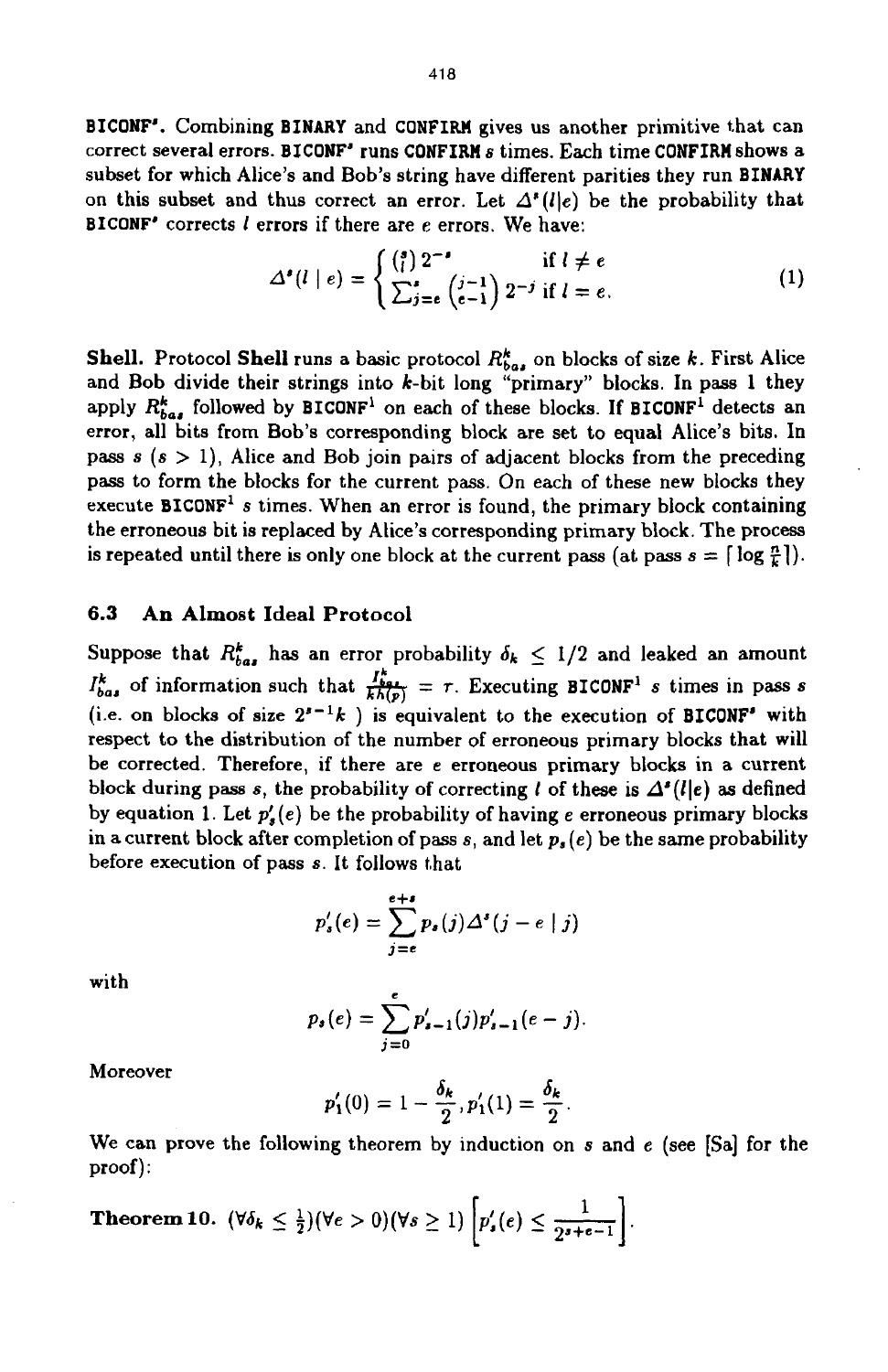The failure probability is less than  $\frac{k}{n}$  and tends to 0 as *n* increases. Hence the condition 1 from the definition of an almost ideal protocol is met. A bound on the amount of information  $I_S(n)$  leaked by **Shell** can be obtained using theorem 10:

$$
I_S(n) \leq nh(p)\tau + \delta_k n + \frac{4n(\lceil \log k \rceil + 2)}{k}
$$

and we have that

$$
\lim_{n\to\infty}\frac{I_S(n)}{nh(p)}\leq \tau+\frac{\delta_k}{h(p)}+\frac{4(2+\lceil\log k\rceil)}{kh(p)}.
$$

If protocol 1 is used as a basic protocol then there is a *k* for which  $\frac{\delta_k}{h(p)}$  +  $\frac{4(2+\log k)}{kh(p)} \leq \varepsilon$  for any  $\varepsilon > 0$ . In addition the amount  $I_{\theta a}^k$ , of leaked information can be chosen such that  $\frac{I_{bot}^2}{kh(p)} \leq \tau$  for all  $\tau > 1$ . It is clear that **Shell** works in polynomial time for any fixed *k.* 

**Corollary 11.** If *we* **use** *protocol 1* as *a lasic protocol then* **Shell** *is* almost-ideal.

The size of the blocks grows too fast **as** the amount of leaked information ap proaches the theoretical bound for **Shell** to be used together with protocol **1** in an efficient implementation. However it is possible to use **Shell** with other types of basic protocol, such **as** a systematic error-correcting code. For example, Alice and Bob can agree on a systematic  $(N, k')$ -code <sup>4</sup> of distance *d*. Afterwards they can compute the bound on the amount of leaked information produced by **Shell**  can compute the bound on the amount of leaked information produced by Shell<br>on the primary blocks of size  $k = tk'(t > 0)$ , with  $\tau = \frac{N-k'}{k'h(p)}$  and  $\delta_k = 1 - (1-\varepsilon)^t$ , where  $\varepsilon$  is the probability that a k'-bit-long block holds more than  $\lfloor \frac{d}{2} \rfloor$  errors. However **Shell** is no longer almost-ideal with this type of basic protocol.

# *7* **A Practical Protocol**

In section **7.1** we present protocol **Cascade,** which can easily be implemented. **Cascade** leaks an amount of information close to the theoretical bound on a *BSC(p)* when *p* is **as** big **as 15%.** In section 7.2 **a** rough analysis shows how to choose protocol parameters for which the error probability decreases exponentially fast **as** a function of the number of passes. We also give a table comparing the amount of information leaked empirically by **Cascade** (given these parameters) to the theoretical bound.

### **7.1 Cascade Description**

**Cascade** proceeds in several passes. The number of passes is determined by Alice and Bob before execution. This choice is related to parameter p. Let  $A =$  $A_1, \ldots, A_n$  and  $B = B_1, \ldots, B_n$  (with  $B_i, A_i \in \{0, 1\}$ ) be Alice's and Bob's strings respectively.

 $\overline{A}$  An  $(N, k')$  -code has N-bit codewords to encode  $2^{k'}$  messages.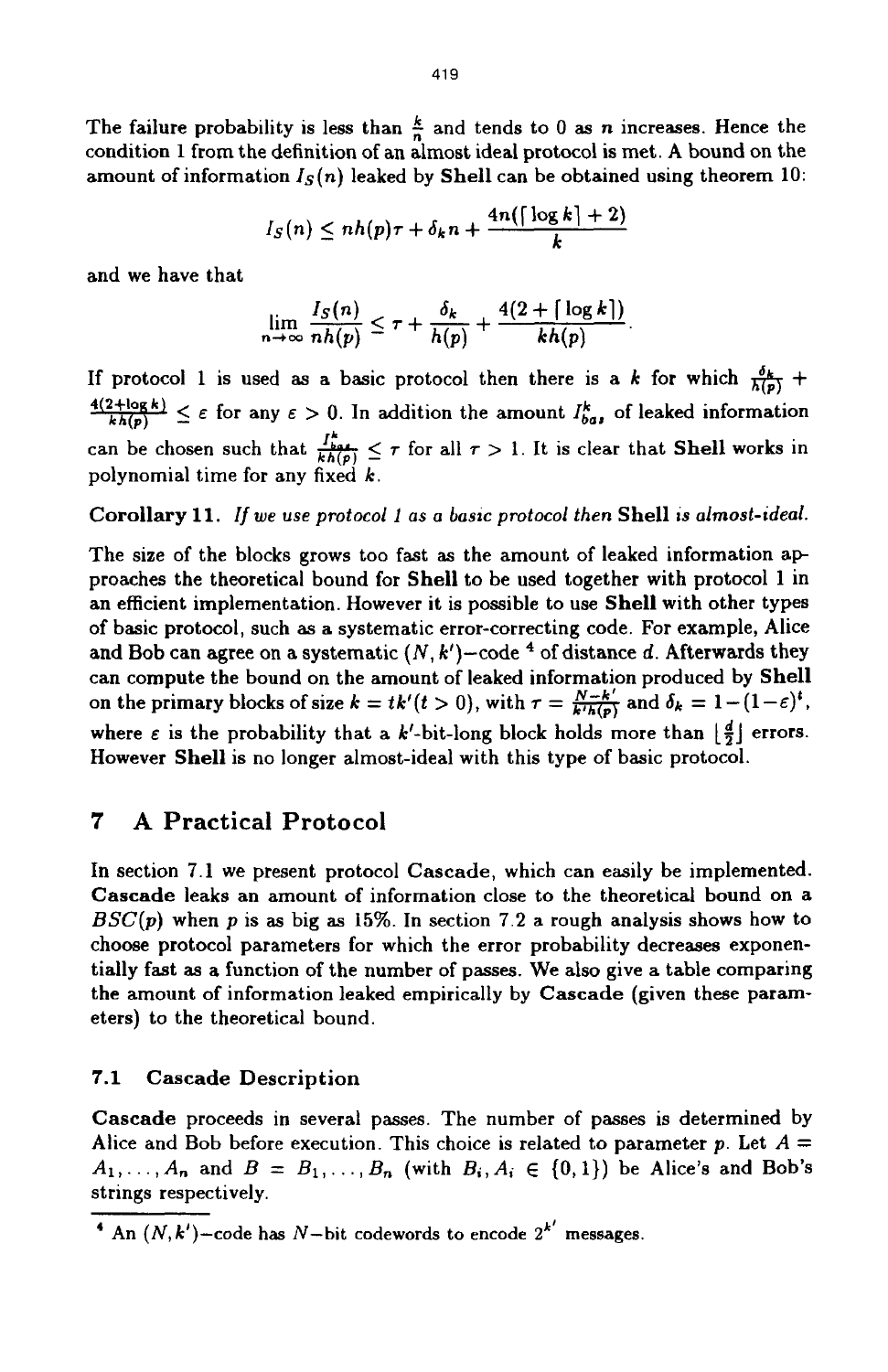In pass 1, Alice and Bob choose  $k_1$  and divide their string into blocks of *k*<sub>1</sub> bits. The bits whose position is in  $K_v^1 = \{l \mid (v-1)k_1 < l \leq vk_1\}$  form block *v* in pass **1.** Alice sends the parities of all her blocks to Bob. Using **BINARY**  Bob corrects an error in each block whose parity differs from that of Alice's corresponding block. At this point all of Bob's blocks have an even number of errors (possibly zero). This part of the protocol is taken from [BBBSS]. However, in that paper the leaked information about the secret string is eliminated during execution by removing one bit of each subset for which the parity is known. In our protocol all the bits are kept. Saving this information from pass to pass allows us to correct more errors,

At each pass  $i > 1$ , Alice and Bob choose  $k_i$  and a random function  $f_i : [1..n] \rightarrow [1..[\frac{n}{k}]]$ . The bits whose position is in  $K_i^i = \{l \mid f_i(l) = j\}$  form block *j* in pass *i.* Alice sends Bob

$$
a_j = \bigoplus_{l \in K^i_j} A_l
$$

for each  $1 \leq j \leq \lceil \frac{n}{k_j} \rceil$ . Bob computes his  $b_j$ 's in the same way and compares them with the  $a_j$ 's. For each  $b_j \neq a_j$  Alice and Bob execute **BINARY** on the block defined by  $K_i^i$ . Bob will find  $l \in K_i^i$  such that  $B_l \neq A_l$  and correct it. All the blocks  $K_v^u$  for  $1 \leq u < i$  such that  $l \in K_v^u$  will then have an odd number of errors. Let *K* be the set of these blocks. Alice and **Bob** can now choose the smallest blocks in  $K$  and use BINARY to find another error. Let  $l'$  be the position of this error in strings A and B. After correcting  $B_{l'}$ , Bob can determine set B formed by the blocks containing  $B_{\ell'}$  from each pass from 1 to pass *i*. He can also determine the set  $K'$  of blocks with an odd number of errors by computing

$$
\mathcal{K}'=\mathcal{B}\nabla\mathcal{K}^{5}
$$

If  $K' \neq \emptyset$  then Bob finds another pair of errors in the same way. This process is repeated until there are no more blocks with an odd number of errors, at which point pass *i* ends, and each block in **passes 1** through *i* has an even number of errors (perhaps zero).

#### **7.2 Using Cascade**

In this section a simple analysis using only one of **Cascade's** properties shows its usefulness in practice. This analysis yields a particular choice of block size such that the probability that a block  $K_v^1$  has one or more errors decreases exponentially with respect to the number of passes.

The property **we** use is that in the passes following pass **1,** correcting **an** error in  $K_v^1$  implies that a second one from the same block  $K_v^1$  will be corrected.

For parameters  $k_1, \ldots, k_\omega$  chosen in a manner that depends on *p*, we will try to determine  $\delta_i(j)$ , the probability that after the pass  $i \geq 1$ ,  $2j$  errors remain in  $K_v^1$ .  $\delta_1(j)$  is easily determined for  $X \approx Bin(k_1, p)$ :

$$
\delta_1(j) = prob(X = 2j) + prob(X = 2j + 1)
$$

 $5\overline{B\nabla\mathcal{K}} = (B\cup\mathcal{K})\setminus(B\cap\mathcal{K})$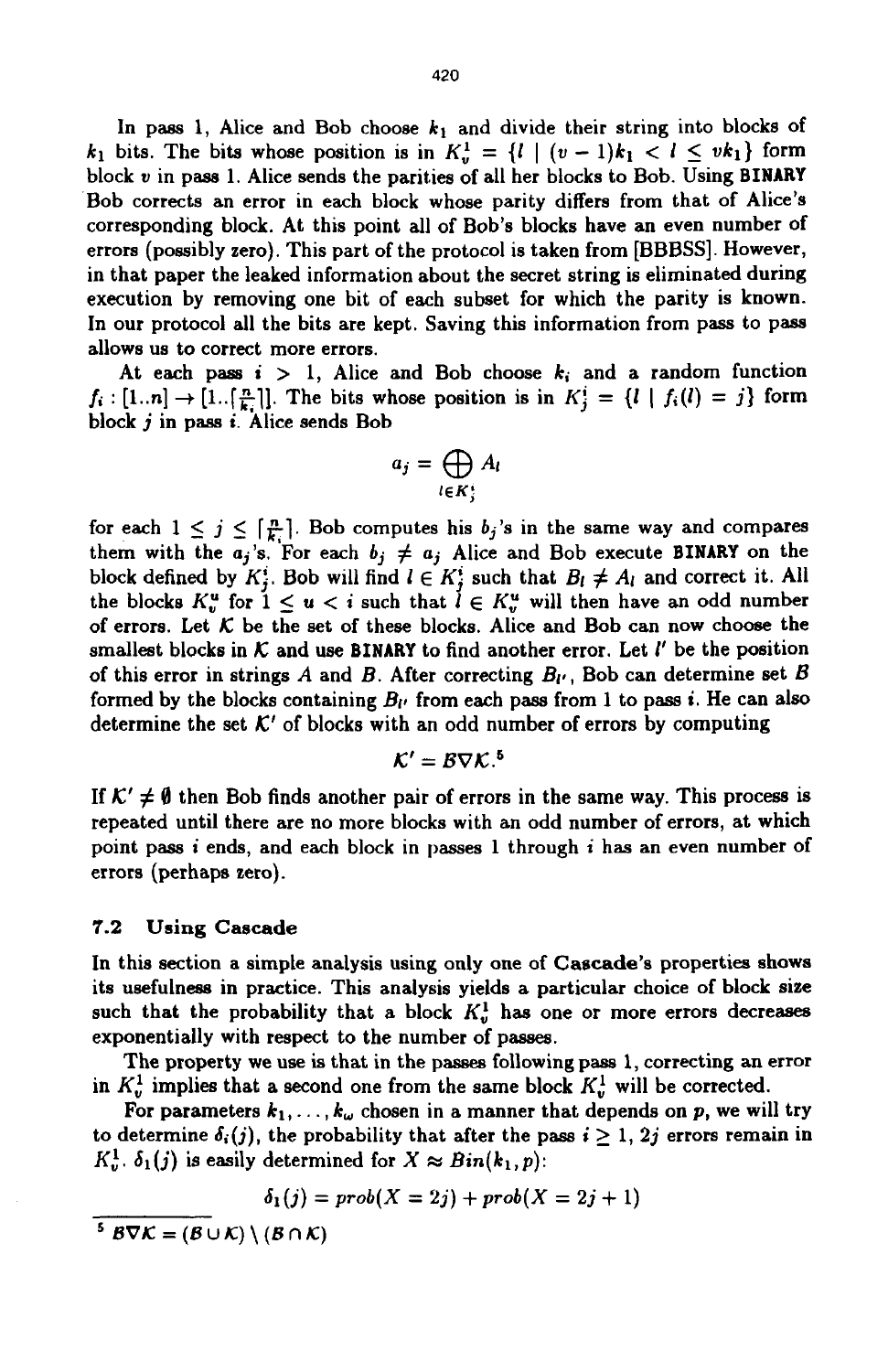Let  $E_i$  be the expected number of errors in  $K_v^1$  after completion of pass *i*. For pass **1** we have:

$$
E_1=2\sum_{j=1}^{\lfloor \frac{k_1}{2} \rfloor} j\delta_1(j)=k_1p-\frac{(1-(1-2p)^{k_1})}{2}.
$$

If the functions  $f_i$  with  $i > 1$  are randomly chosen from  $\{f \mid f : [1, \ldots, n] \rightarrow$  $[1, \ldots, \frac{n}{k}]$  then for  $n \to \infty$ , we can determine a bound on the probability  $\gamma_i$  of correcting at least 2 errors at pass  $i > 1$  in a block  $K_v^1$  still containing errors after completion of pass  $i - 1$ . Since errors are corrected two by two in passes  $i > 1$ , we have

$$
\gamma_i \ge 1 - \left(1 - \left(1 - \frac{k_1}{n}\right)^{\frac{nE_{i-1}}{k_1}}\right)^2
$$

$$
\approx 1 - \left(1 - e^{-\frac{k_1 E_{i-1}}{k_1}}\right)^2
$$

We can bound  $\delta_i(j)$  using  $\gamma_i$  for  $i > 1$ 

$$
\delta_i(j) \leq \left(\sum_{i=j+1}^{\lfloor \frac{k}{2} \rfloor} \delta_{i-1}(l)\right) + \delta_{i-1}(j)(1-\gamma_i).
$$

Suppose that  $k_1$  is chosen such that

$$
\sum_{l=j+1}^{\lfloor \frac{k_1}{2} \rfloor} \delta_1(l) \leq \frac{1}{4} \delta_1(j) \tag{2}
$$

and let  $k_i = 2k_{i-1}$  for  $i > 1$ . We have

$$
\delta_i(j) \leq \frac{1}{4}\delta_{i-1}(j) + (1 - e^{-2^{i-1}E_{i-1}})^2 \delta_{i-1}(j).
$$

If in addition the choice of  $k_1$  is such that

$$
E_1 \leq -\frac{\ln\frac{1}{2}}{2} \tag{3}
$$

it follows that

$$
\gamma_i \geq 1 - (1 - e^{-2E_1})^2 \geq \frac{3}{4}.
$$

When  $k_i = 2k_{i-1}, i > 1$  and  $k_1$  satisfies 2 and 3, we have  $\delta_i(j) \leq \frac{\delta_{i-1}(j)}{2} \leq \frac{\delta_1(j)}{2}$ <br>since  $E_i \leq \frac{E_{i-1}}{2}$ .

We can bound the amount of information  $I(\omega)$  per block of length  $k_1$  (per block  $K_v^1$  leaked after  $\omega$  passes, with parameters  $k_i$  set as above  $(\omega$  must not depend on n for the argument to apply), **as** follows: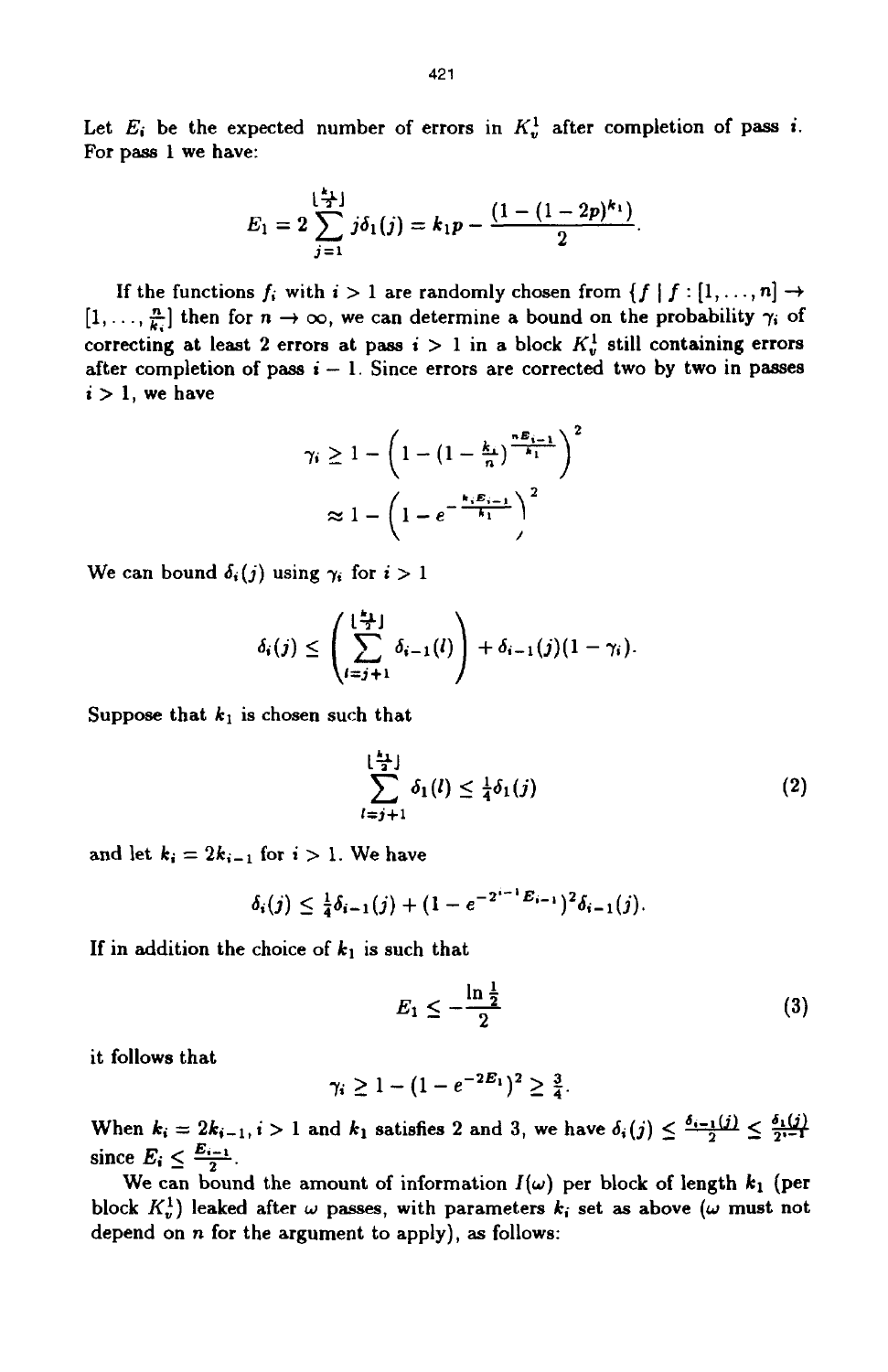$$
I(\omega) \leq 2 + \frac{1 - (1 - 2p)^{k_1}}{2} \lceil \log k_1 \rceil + 2 \sum_{l=2}^{\omega} \sum_{j=1}^{\lfloor \frac{k_1}{2} \rfloor} \frac{j \delta_1(j)}{2^{l-1}} \lceil \log k_1 \rceil.
$$

To completely eliminate the errors, we choose  $\omega$  large enough that we can use Shell on blocks formed by concatenating a large number of blocks  $K_v^1$ . Thus by corollary 11 the total amount of leaked information will approach that of **Cascade.** 

Table 1 gives the values of  $k_1$ (the largest one satisfying 2 and 3) for  $p \in \{0.15, 0.10, 0.05, 0.01\}$  and the values of  $I(4)$  are computed. In addition the average amount of leaked information  $\widehat{I}(4)$  for 10 empirical tests (with  $n = 10,000$ ) under the same conditions is reported. For each of these tests all errors were corrected after pass **4.** 

**Table 1. Cascade benchmark** 

| $\boldsymbol{p}$ | $k_1$ | $\widehat{I}(4)$ | kh(p) | I(4) |
|------------------|-------|------------------|-------|------|
| 0.01             | 73    | 6.47             | 5.89  | 6.81 |
| 0.05             | 14    | 4.60             | 4.01  | 4.64 |
| 0.10             |       | 3.81             | 3.28  | 3.99 |
| 0.15             | 5     | 3.80             | 3.05  | 4.12 |

## *8* **Conclusions**

The reconciliation problem is a variant of the noisy coding problem. The extension of the noisy coding theorem [Sh] due to Elias [El shows that there exist optimal linear codes. Thus, it is not surprising that there exist optimal reconciliation protocols. One must use the systematic version of an optimal linear code to obtain an optimal reconciliation protocol. While these results from information theory are non-constructive, all our results are constructive.

Theorem **8** gives an (unlikely) hypothesis for which non-interactive ideal reconciliation schemes exist. If we consider other classes of hash functions, it is possible to obtain ideal protocols based on weaker hypotheses. High performance non-interactive reconciliation protocols would be useful for efficient implementation of quantum oblivious transfer [BBCS].

From a practical point **of** view, **Cascade** is an efficient protocol that leaks less information than the best error-correcting-codes-based reconciliation protocols. It is an improvement on the protoocol used in [BBBSS] in a true quantum setting. It would be of interest to have a detailed analysis of **Cascade's** performance that would tell how to choose the parameters so **as** to minimize the amount of leaked information while maintaining a low failure probability.